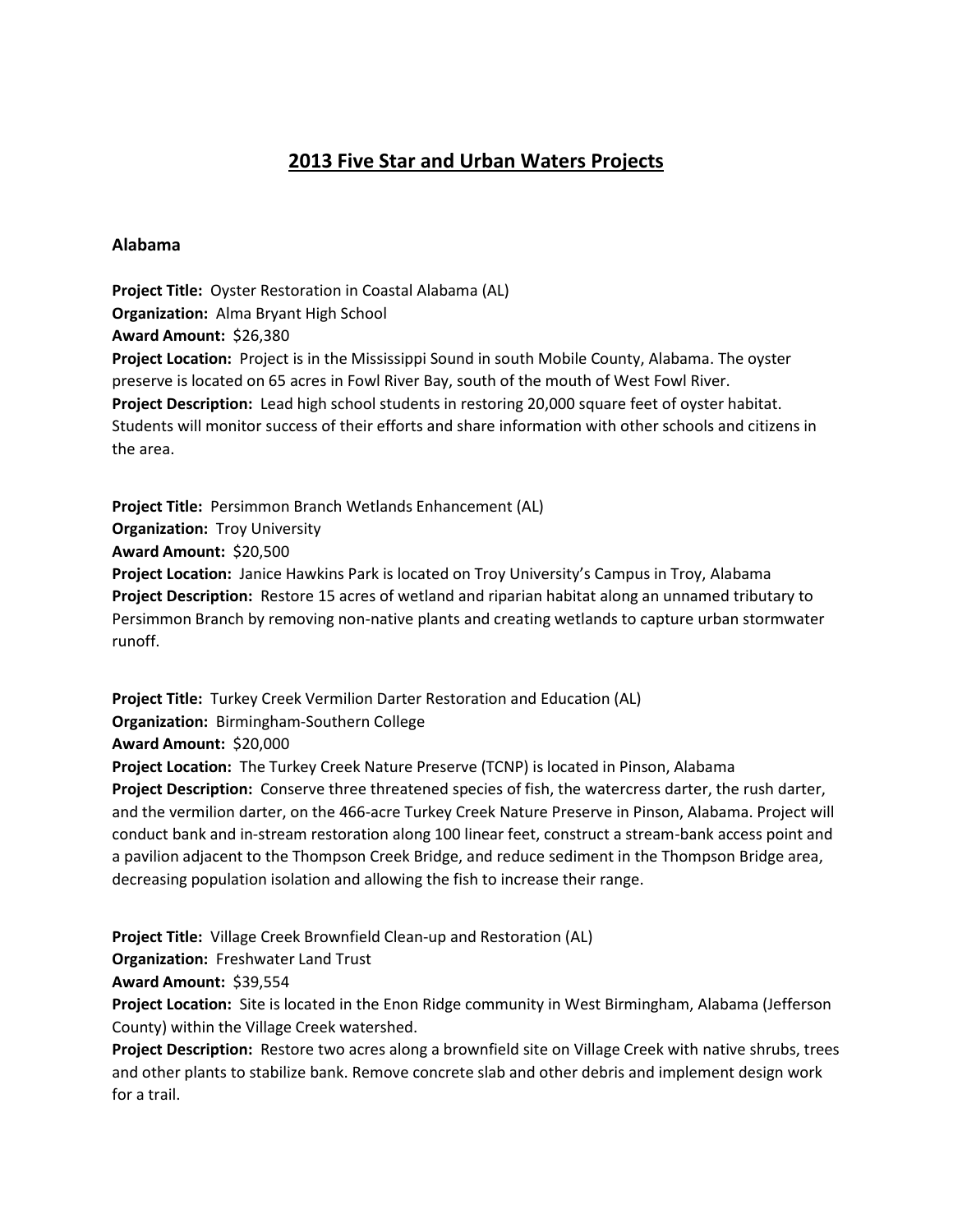# **Arizona**

**Project Title:** A New Vision for Phoenix: Green Infrastructure (AZ) **Organization:** Watershed Management Group **Award Amount:** \$31,652 **Project Location:** City of Phoenix, AZ and City of Glendale, AZ **Project Description:** Implement habitat rain gardens through hands-on volunteer workshops throughout the Phoenix region, demonstrating how to use green infrastructure to increase sustainability in arid cities.

**Project Title:** Urban Habitat Improvement Through Invasive Species Removal (AZ) **Organization:** Prescott Creeks Preservation Association **Award Amount:** \$41,439.76 **Project Location:** The Granite Creek Watershed in central Arizona. **Project Description:** Improve riparian habitat conditions along urban creek reaches in the upper Granite Creek Watershed through the control and removal of target invasive vegetation species.

# **California**

**Project Title:** Emerald Necklace Urban Greenway Restoration (CA) **Organization:** Amigos de los Rios

**Award Amount:** \$23,955

**Project Location:** East County Los Angeles: Five schools, four parks, and one recreational trail within the San Gabriel River Watershed in the cities of El Monte, South Gate, Maywood, and unincorporated LA County.

**Project Description:** Plant and restore trees and native landscaping along the San Gabriel River. Project will involve weekly volunteer events, training workshops, and educational outreach.

**Project Title:** Linking Individuals with Natural Communities (CA)

**Organization:** Golden Gate National Parks Conservancy

**Award Amount:** \$39,958

**Project Location:** Various sites in the Golden Gate National Parks from Tomales Bay to the north in Marin County and extending south to Half Moon Bay in San Mateo County.

**Project Description:** Engage and sustain a diverse community of youth in the recreation and restoration of their local parklands. Project will focus on hands-on service learning, educational experiences, and exploration.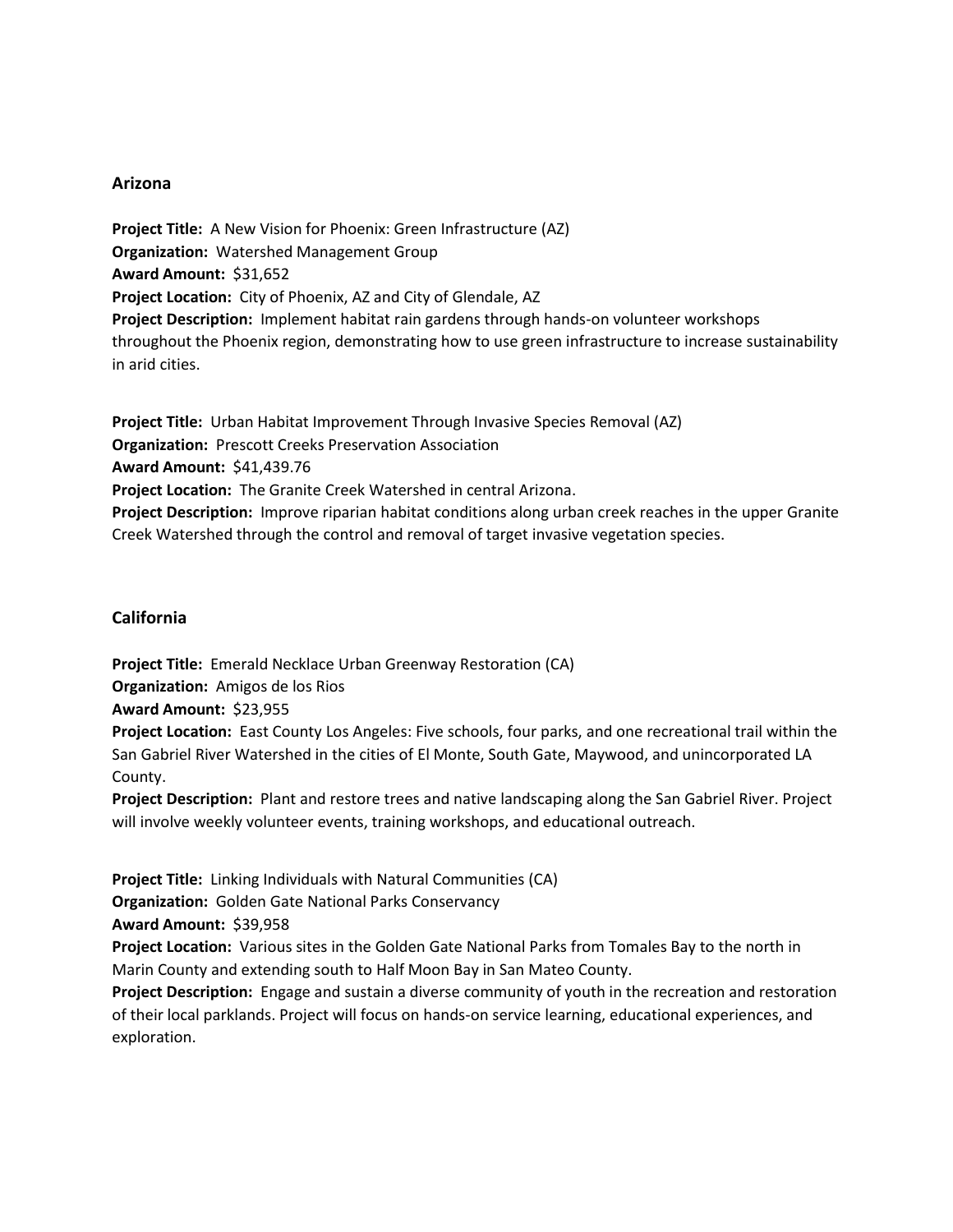# **Colorado**

**Project Title:** Camp Creek Corridor Restoration (CO)

**Organization:** Rocky Mountain Field Institute

**Award Amount:** \$25,000

**Project Location:** Garden of the Gods Park in Fountain Creek watershed, Colorado Springs, El Paso County, Southern Colorado.

**Project Description:** Assist the City of Colorado Springs with post-fire debris mitigation and revegetation in the Camp Creek corridor impacted by Waldo Burn Scar runoff. Project will involve 600 community volunteers.

**Project Title:** Youth Water Quality Monitoring Investigation-to-Restoration (CO) **Organization:** Bluff Lake Nature Center

**Award Amount:** \$20,437.32

**Project Location:** Far northeast City and County of Denver, Colorado. Land owned by Bluff Lake Nature Center in the Stapleton neighborhood, northeast of the intersection of Havana and Martin Luther King Blvd.

**Project Description:** Lead local disadvantaged youth in water quality monitoring, analysis, and restoration in four locations.

# **Florida**

**Project Title:** Eden Gardens State Park Estuarine Shoreline Restoration (FL) **Organization:** Northwest Florida State College Foundation

**Award Amount:** \$24,499.92

**Project Location:** Eden Gardens State Park is located on a state-owned parcel near Point Washington in Walton County, northwestern Florida. The parcel sits on Tucker Bayou, an inlet on easternmost Choctawhatchee Bay.

**Project Description:** Restore 3,600 square feet of oyster and salt marsh habitat at Eden Gardens State Park, Florida. Project will provide education and volunteer opportunities for park visitors and local schoolchildren.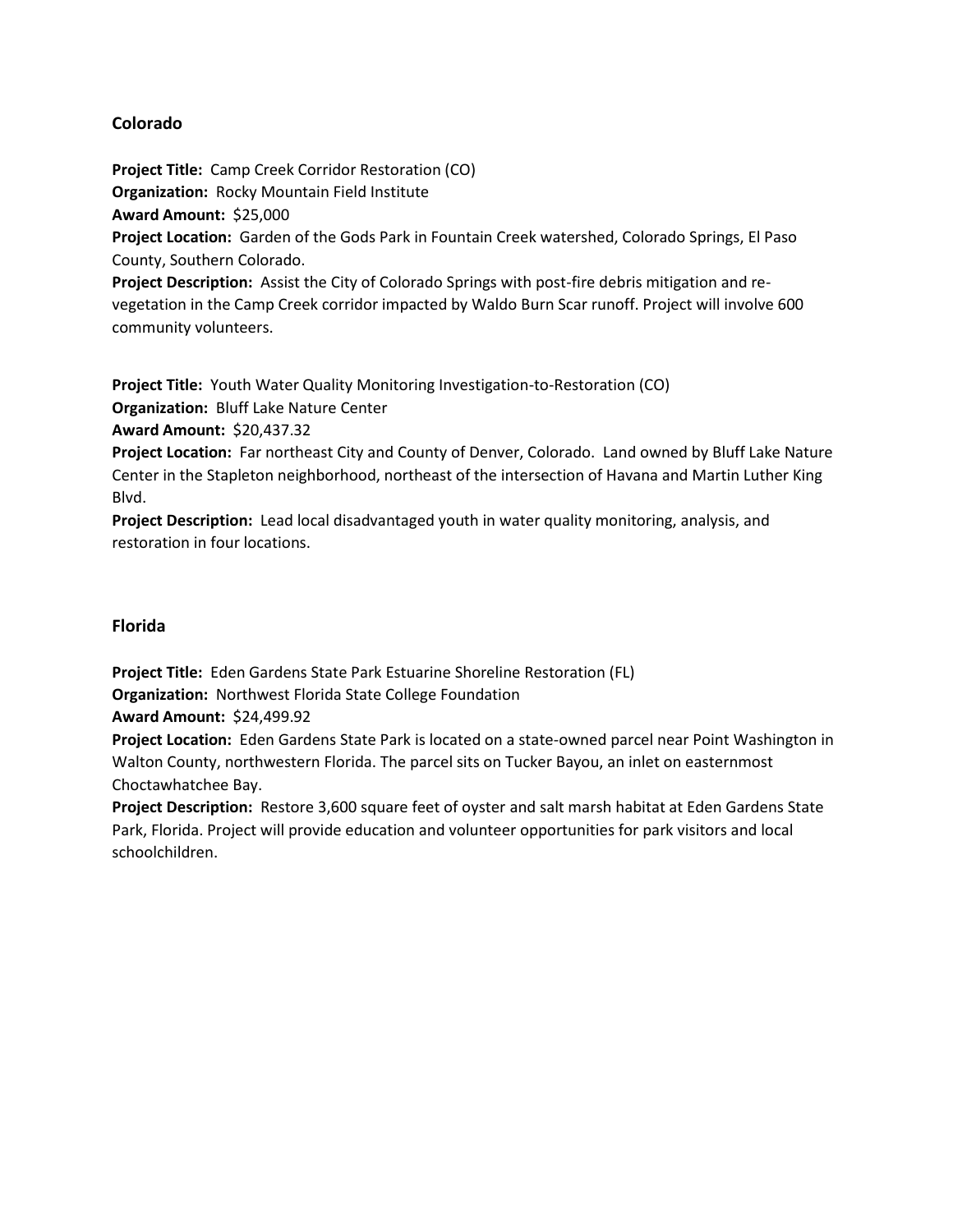#### **Georgia**

**Project Title:** Clear Creek Watershed Restoration (GA)

**Organization:** Piedmont Park Conservancy

**Award Amount:** \$33,511.20

**Project Location:** The Clear Creek Watershed is located within Piedmont Park in the southern quadrant of the Upper Chattahoochee Watershed.

**Project Description:** Restore six acres of the Clear Creek Watershed within Piedmont Park. Educational signage along the waterway will inform the public about the importance of healthy watershed systems.

**Project Title:** Restoration of an Urban Stream, Blue Heron Nature Preserve (GA)

**Organization:** Blue Heron Nature Preserve

**Award Amount:** \$15,945.65

**Project Location:** Project site is an urban green space located in north Atlanta, part of the Chattahoochee River watershed.

**Project Description:** Restore a native plant community to riparian areas covering 1.15 acres, creating a habitat corridor for urban wildlife and fostering public stewardship of urban streams.

**Project Title:** Stockade Creek and Riparian Zone Restoration (GA) **Organization:** Trees Atlanta **Award Amount:** \$21,000 **Project Location:** Atlanta, Georgia **Project Description:** Restore and stabilize 1,300 linear feet of Stockade Creek and riparian buffer on a two acre project site. Replace invasives with native species, attracting more wildlife to the area.

**Project Title:** Urban Atlanta Wetland Restoration and Rare Species Recovery (GA)

**Organization:** The Atlanta Botanical Garden

**Award Amount:** \$43,759.60

**Project Location:** Five locations in metro Atlanta, Georgia: Big Canoe Community, Sawnee Mountain Preserve, Chattahoochee Nature Center, Atlanta Botanical Garden, and Chattahoochee Bend State Park. **Project Description:** Restore ten acres of forested wetlands and watersheds to support the recovery of threatened wetland plant communities in urban Atlanta. Project includes educational outreach through service learning.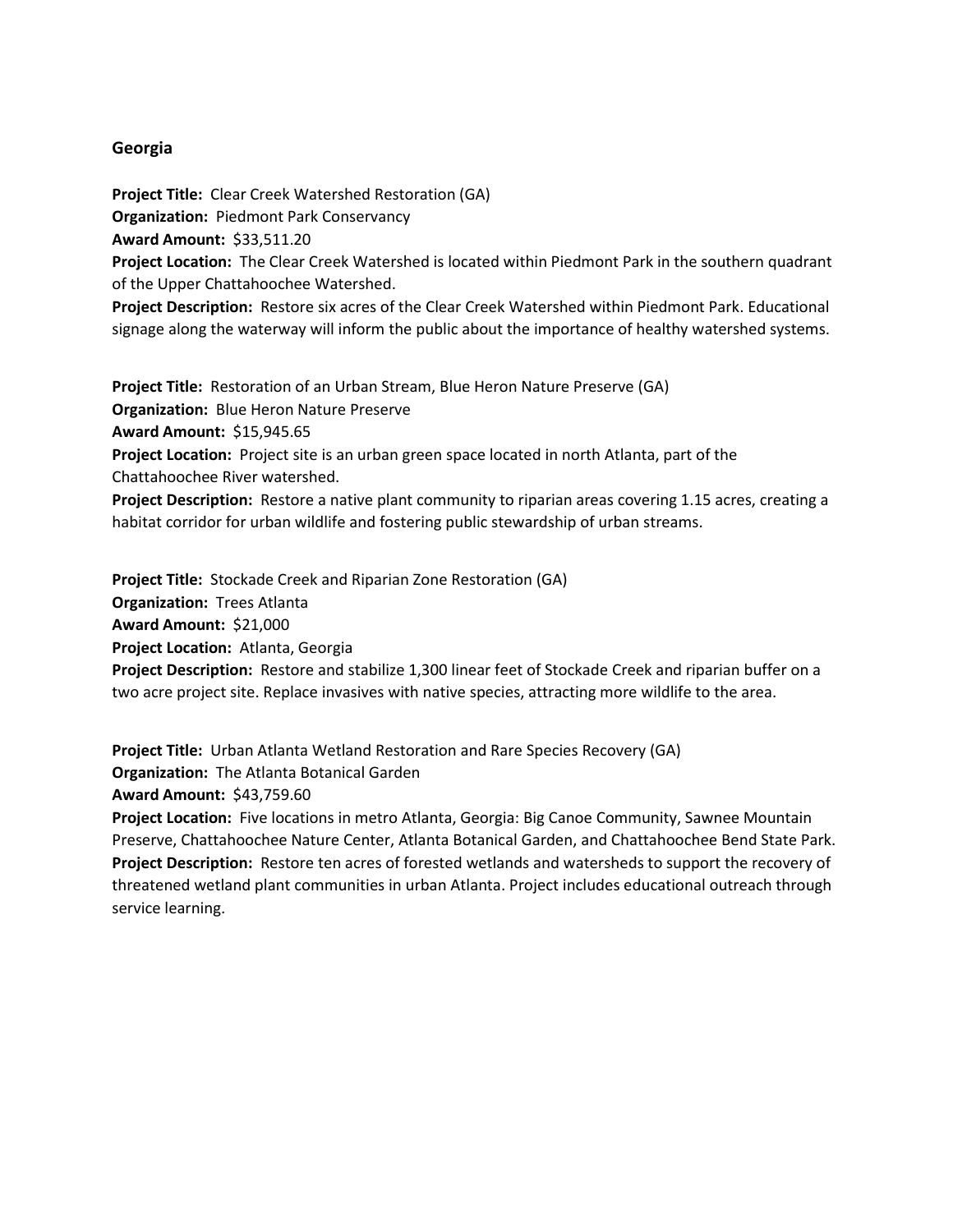# **Illinois**

**Project Title:** Restoration and Education at Rainbow Beach (IL) **Organization:** Alliance for the Great Lakes **Award Amount:** \$22,069.25 **Project Location:** Rainbow Beach Park is located on the South Side of Chicago. **Project Description:** Lead youth and citizens in biological assessments and monitoring via the Adopt-a-Beach program and in planting at Rainbow Beach Dunes. Project will integrate Great Lakes education into schools.

# **Indiana**

**Project Title:** Fall Creek Watershed Community Restoration (IN) - II **Organization:** Keep Indianapolis Beautiful **Award Amount:** \$29,996.20 **Project Location:** Fall Creek Watershed (IN) **Project Description:** Engage several hundred volunteers and residents in the lower Fall Creek watershed in hands-on restoration, planting 200-500 trees, and invasive species removal.

#### **Maine**

**Project Title:** Reclaiming Cliffwalk at the Arboretum at Fort Williams Park (ME) **Organization:** Fort Williams Charitable Foundation **Award Amount:** \$26,775 **Project Location:** Fort Williams Park is a free 90-acre public park on Casco Bay in Cape Elizabeth, ME **Project Description:** Clear invasive plants and replace them with native and sustainable species. Project will also educate the public and engage volunteers.

#### **Maryland**

**Project Title:** Restoration and Watershed Planning for Masonville Cove (MD) **Organization:** National Aquarium in Baltimore **Award Amount:** \$34,905 **Project Location:** Masonville Cove is located on the Middle Branch of the Patapsco River in Baltimore. **Project Description:** Develop a small watershed plan and implement restoration practices in the urban

stream that flows into Masonville Cove.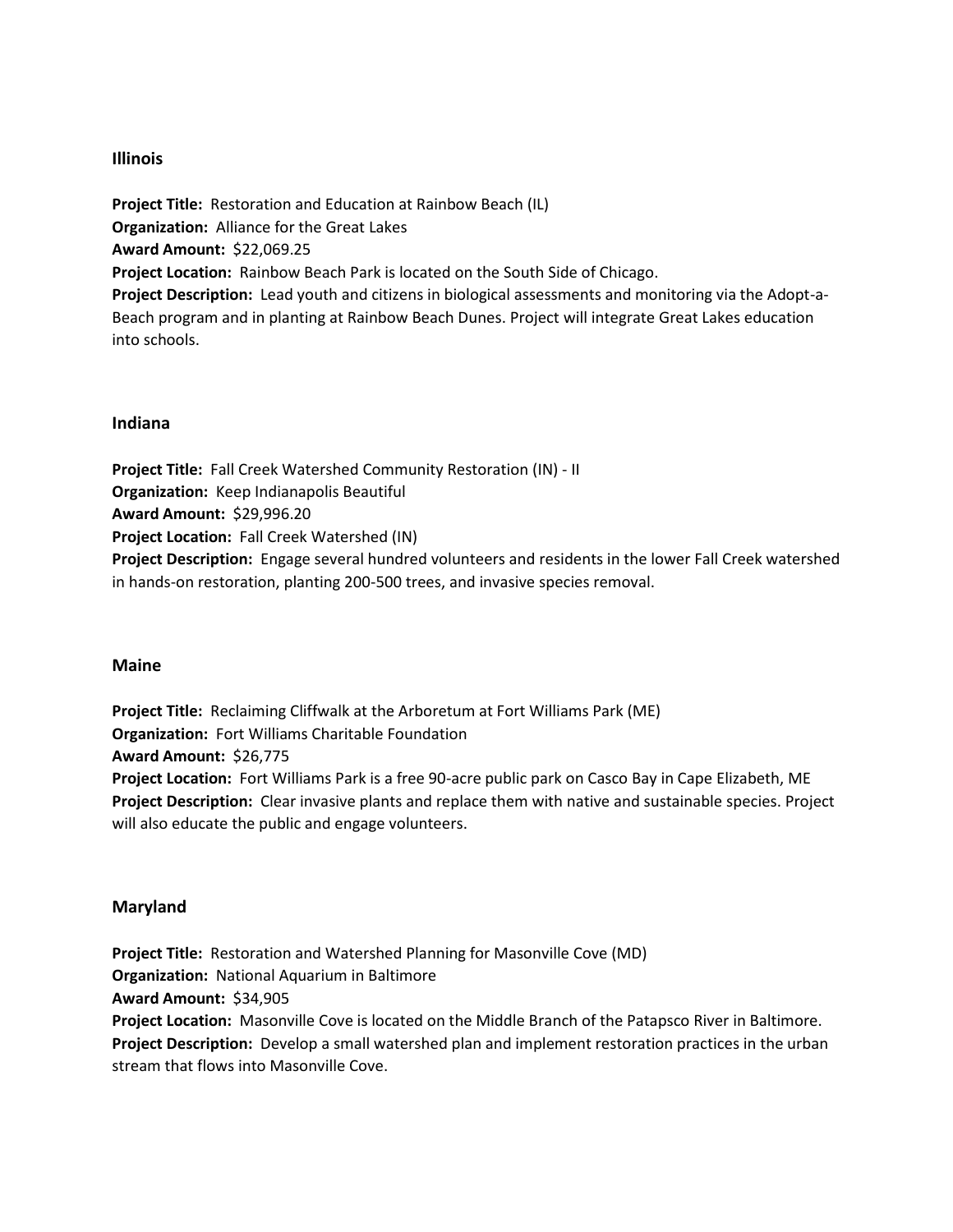# **Mississippi**

**Project Title:** Creating a Living Laboratory in Pascagoula Marshland (MS) **Organization:** City of Pascagoula, Mississippi **Award Amount:** \$20,000 **Project Location:** Project located in Pascagoula, Mississippi **Project Description:** Restore two acres of B.B. Jennings Park and involve the public in recreational and educational projects in the Pascagoula River Watershed's rich marshlands.

**Project Title:** Turkey Creek Greenway/Blueway (MS)

**Organization:** Land Trust for the Mississippi Coastal Plain

**Award Amount:** \$20,000

**Project Location:** Project located on Land Trust-owned land in the Turkey Creek Watershed, City of Gulfport, Mississippi (Harrison County).

**Project Description:** Restore 190 acres of the Turkey Creek watershed in order to establish the Turkey Creek Greenway/Blueway in Gulfport, Mississippi. Volunteers will assist in invasive removal and trail construction.

#### **Missouri**

**Project Title:** Blue River Stewardship, Restoration, and Conservation (MO) **Organization:** Heartland Conservation Alliance **Award Amount:** \$23,494 **Project Location:** Blue River Watershed, an urban river in Kansas City, MO. **Project Description:** Recruit and train volunteers to remove invasive species threatening riparian corridors of the Blue River. Project will provide hands-on watershed and water monitoring education to K-12 students.

#### **New Jersey**

**Project Title:** Saddler's Woods Riparian Habitat Restoration (NJ) - II **Organization:** Saddler's Woods Conservation Association **Award Amount:** \$30,000 **Project Location:** Saddler's Woods is located in the Newton Creek Watershed in Haddon Township, Camden County, NJ. **Project Description:** Restore 15 acres of riparian woodland in a rare old growth forest in New Jersey. Project will eradicate invasive species, plant native species, and improve water quality.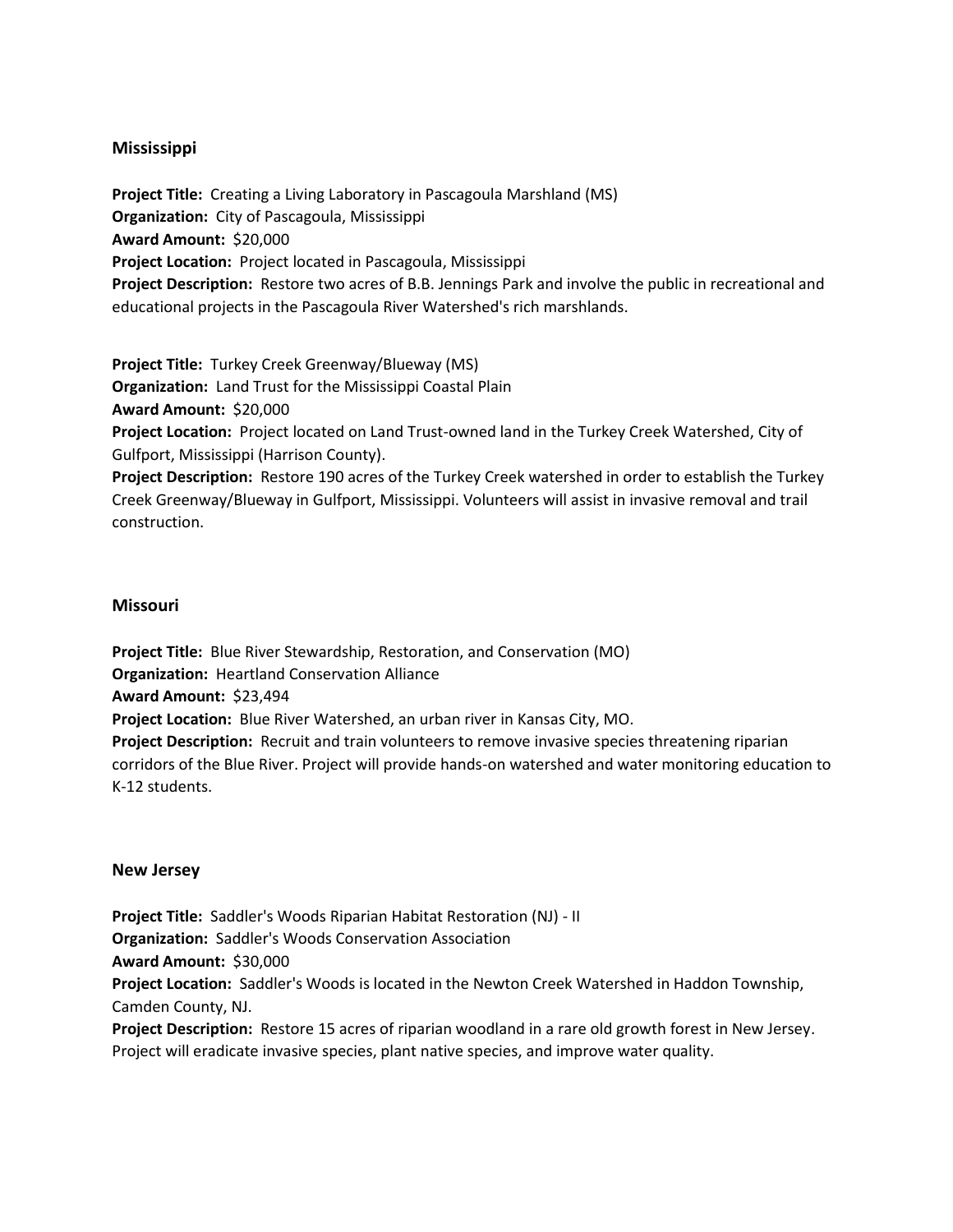#### **New Mexico**

**Project Title:** Bitter Lake National Wildlife Refuge Wetland Restoration (NM) **Organization:** North American Native Fishes Association **Award Amount:** \$17,194.50 **Project Location:** South Tract of the Bitter Lake National Wildlife Refuge near Roswell, New Mexico. **Project Description:** Bring together five different groups to restore 34 acres of former oxbow/low areas to perennial wetland habitat suitable for the Gila pupfish and several other rare and endangered species.

# **Oregon**

**Project Title:** Intertwine Alliance Watershed Education and Restoration (OR) **Organization:** The Intertwine Alliance Foundation **Award Amount:** \$30,685 **Project Location:** Portland Oregon metropolitan region, specifically East Portland and Hillsboro **Project Description:** Introduce residents, especially in the underserved population, to recreation and conservation in their neighborhoods through creative promotions combined with on-the-ground activities.

**Project Title:** Johnson Creek MAX Station Salmon Habitat and Boardwalk (OR) **Organization:** Johnson Creek Watershed Council **Award Amount:** \$34,584 **Project Location:** The project is located on Johnson Creek in Multnomah County. **Project Description:** Restore 0.6 acres in-stream and 0.66 acres riparian habitat in Johnson Creek to benefit three salmonid species. Project will build a boardwalk to highlight the creek as an urban success with a re-established Coho run.

#### **Pennsylvania**

**Project Title:** Citizen Stewardship of Nine Mile Run Watershed (PA) **Organization:** Pittsburgh Parks Conservancy **Award Amount:** \$49,990 **Project Location:** The Nine Mile Run (9MR) Watershed in Pittsburgh. **Project Description:** Reduce stormwater runoff, improve woodland habitat, and monitor stream flow in Pittsburgh's Nine Mile Run Watershed. Project will engage 120 students and 250 adults as citizen scientists and watershed stewards.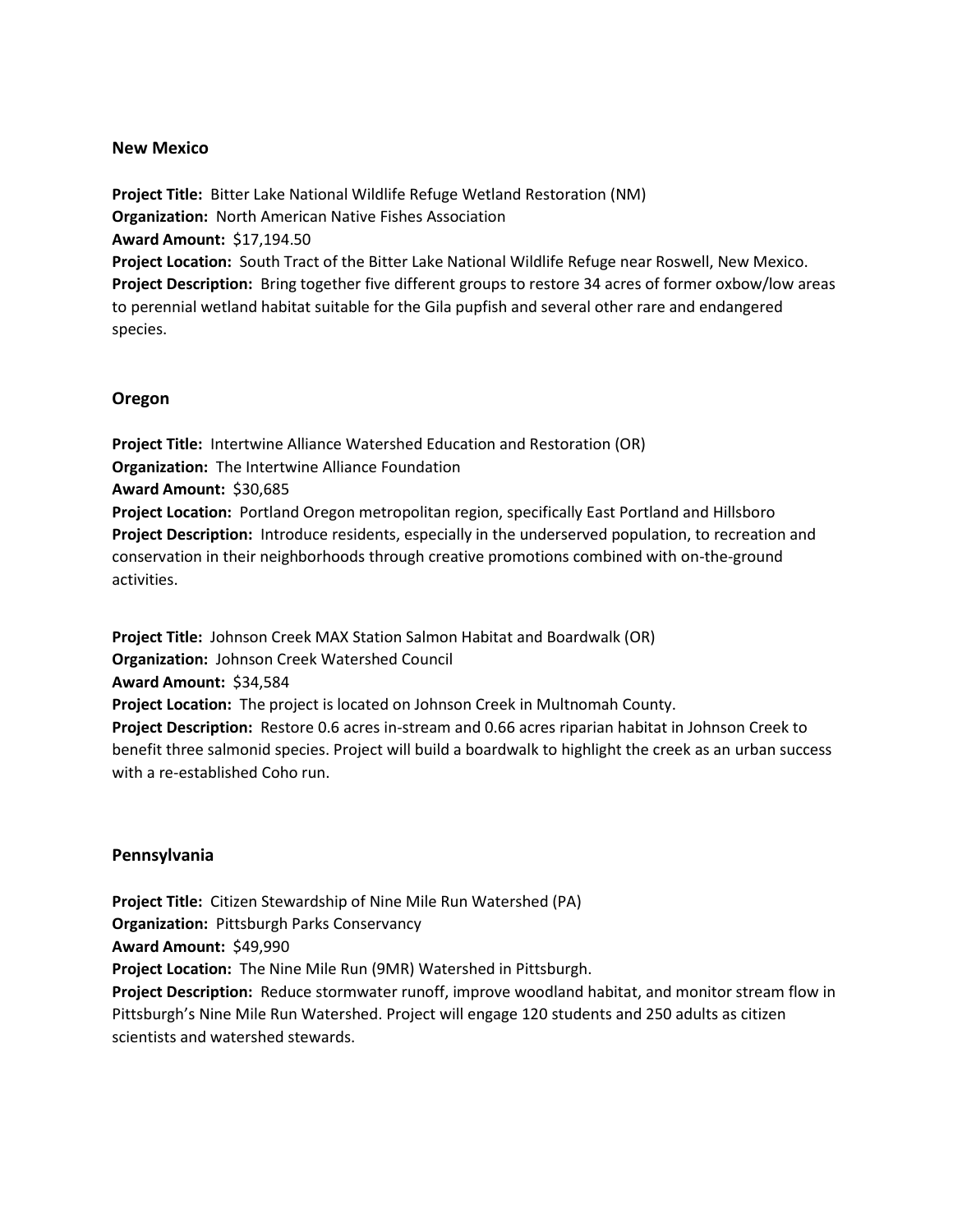**Project Title:** Greenway Construction Along the Schuylkill River (PA) **Organization:** Schuylkill River Development Corporation **Award Amount:** \$50,000 **Project Location:** East bank of the Schuylkill River **Project Description:** Complete design and construction for a greenway along the Schuylkill's east bank between South and Christian Streets in Philadelphia, extending the popular Schuylkill River Trail.

# **Rhode Island**

**Project Title:** Rhode Island Woods to Water Partnership (RI) **Organization:** Forest Guild **Award Amount:** \$30,000 **Project Location:** Project activities will occur in the Providence, RI watershed in Scituate, RI **Project Description:** Expand educational activities in the rural watershed to city schoolchildren, train foresters in urban edge restoration, and restore forest to manage stormwater at a busy intersection.

#### **Texas**

**Project Title:** Fostering Native Plants and Young Environmental Stewards (TX) - II

**Organization:** REAL School Gardens

**Award Amount:** \$38,400

**Project Location:** Project will be located in one of five North Texas school districts: Dallas, Fort Worth, Grand Prairie, Arlington, or Birdville.

**Project Description:** Lead a community effort to establish eight school-based learning gardens in north Texas to serve as sites for hands-on conservation and education.

**Project Title:** Trinity River Corridor Wetlands Planting and Restoration (TX)

**Organization:** The Trinity Trust Foundation

**Award Amount:** \$33,400

**Project Location:** Project activities will occur from Royal Lane North to Dowdy Ferry South **Project Description:** Work with volunteers and professionals to restore and enhance ephemeral wetlands by planting native plants and removing trash throughout the Trinity River Corridor.